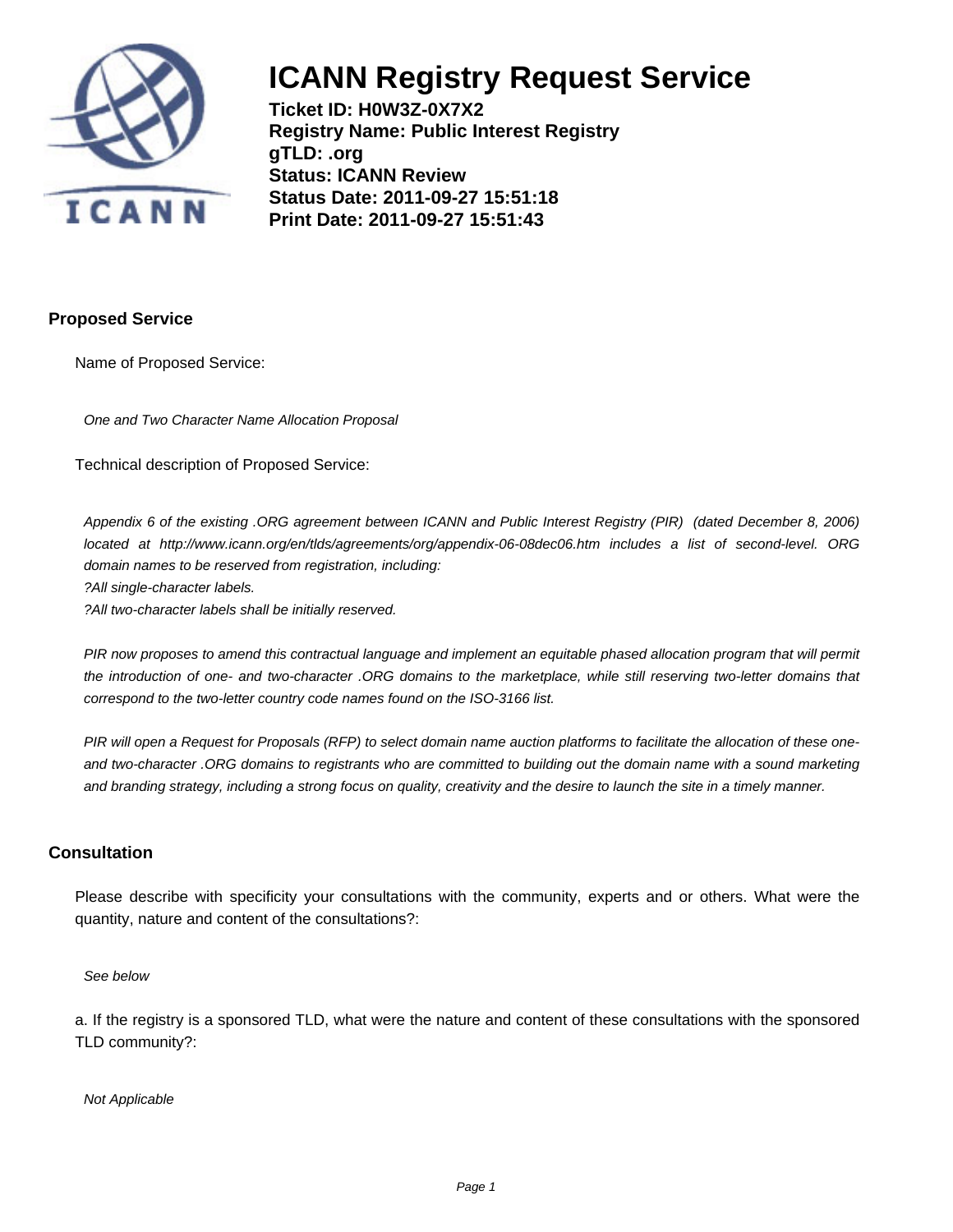

**Ticket ID: H0W3Z-0X7X2 Registry Name: Public Interest Registry gTLD: .org Status: ICANN Review Status Date: 2011-09-27 15:51:18 Print Date: 2011-09-27 15:51:43**

b. Were consultations with gTLD registrars or the registrar constituency appropriate? Which registrars were consulted? What were the nature and content of the consultation?:

PIR conducted exploratory discussions with the following registrars regarding the RFP contemplated by this application: DirectNIC, eNom, GoDaddy, Moniker, Network Solutions and Oversee.net

c. Were consultations with other constituency groups appropriate? Which groups were consulted? What were the nature and content of these consultations?:

Based on the lack of any substantive objection from the broader ICANN community in connection with similar registry service requests approved by ICANN, PIR did not consult directly with other constituency groups.

d. Were consultations with end users appropriate? Which groups were consulted? What were the nature and content of these consultations?:

PIR did not consult directly with end users although end users have contacted PIR in the past requesting 1 and 2 character .ORG domains. These requests occurred in an informal manner

e. Who would endorse the introduction of this service? What were the nature and content of these consultations?:

Consultation with registrars indicated support for the overall proposed program and the registrars have validated end user desire for 1 and 2 character domain names. Due to high brand value of .ORG, we anticipate full support and adoption.

The release of two-character domains has been addressed in detail from the technical perspective in several previously approved Service Requests. For example, the RSTEP report on GNR's two-character name proposal (http://www.icann.org/registries/rsep/RSTEP-GNR-proposal-review-team-report.pdf) provides an exhaustive review of the issues and addresses them in a positive manner. The GNSO Council approved the recommendations sent to the ICANN Board for the introduction of new gTLDs, including endorsement of the recommendations of the Reserved Names Working Group set forth in the RN-WG Report, which included the following recommendations: (i) single character domain names not be reserved at the second level in the future gTLDs; (ii) those currently reserved in existing gTLDs be released; (iii) registries be permitted to release any combination of two letter and/or digit strings provided that measures to avoid confusion with any corresponding country codes are implemented. All GNSO constituencies supported the registration of single character domain names. The RN-WG Report can be found at http://gnso.icann.org/issues/new-gtlds/final-report-rn-wg-23may07.htm. Further, the gTLD Registries Stakeholder Group (RySG) is in support of the release of single character domains names provided the implementation is appropriate and permitted to be unique for each registry. The RySG statement can be found at http://www.gtldregistries.org /pdf/RyCSingleCharacter2ndNames-ConstituencyStatement.pdf. Also, importantly,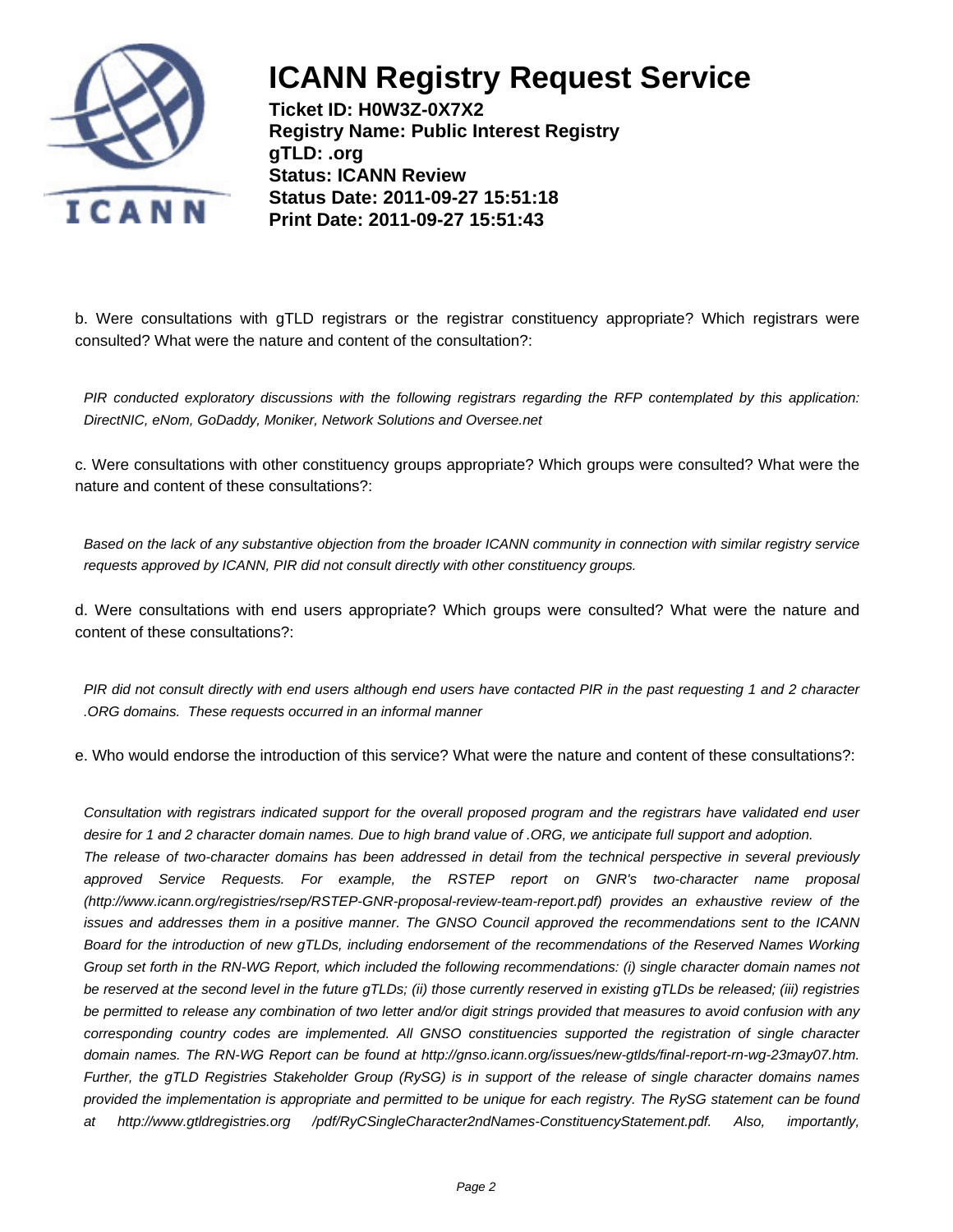

**Ticket ID: H0W3Z-0X7X2 Registry Name: Public Interest Registry gTLD: .org Status: ICANN Review Status Date: 2011-09-27 15:51:18 Print Date: 2011-09-27 15:51:43**

businesses with names that can reasonably be represented by one- or two character strings and who are interested in promoting their products and services using a .ORG gTLD have expressed interest in the release of such domains.

f. Who would object the introduction of this service? What were(or would be) the nature and content of these consultations?:

PIR is unaware of any opposition to the introduction of this service. PIR looks forward to reviewing any concerns raised during the public comment period.

### **Timeline**

Please describe the timeline for implementation of the proposed new registry service:

PIR proposes the following elements for approval in connection with this registry service. Posting of Funnel Request; Review and initial approval by ICANN Staff that the proposed registry service raises no security, stability or competition concerns; Public comment period in connection with proposed contractual changes. Preparation by ICANN staff of necessary Board documentation for approval by the ICANN Board. Following approval by the ICANN Board, PIR would implement the service as soon as operationally feasible.

### **Business Description**

Describe how the Proposed Service will be offered:

PIR intends to responsibly promote healthy competition by bringing these valuable .ORG domain names to the open market to offer to organizations or individuals who will enhance the .ORG brand.

PIR will open a Request for Proposals (RFP) to select domain name auction platforms to facilitate the allocation of these oneand two-character .ORG domains to registrants who are committed to building out the domain name with a sound marketing and branding strategy, including a strong focus on quality, creativity and the desire to launch the site in a timely manner. PIR will then identify the strongest auction platform applicant or applicants.

Evaluation criteria for the selection of the auction platform(s) will take into account:

a. The auction provider's business and technical capabilities

b. Sales and marketing strategy

c. Auction plan with criteria for selecting registrants who are committed to building out the domain name with a sound marketing and branding strategy, including a strong focus on quality, creativity and the desire to launch the site in a timely manner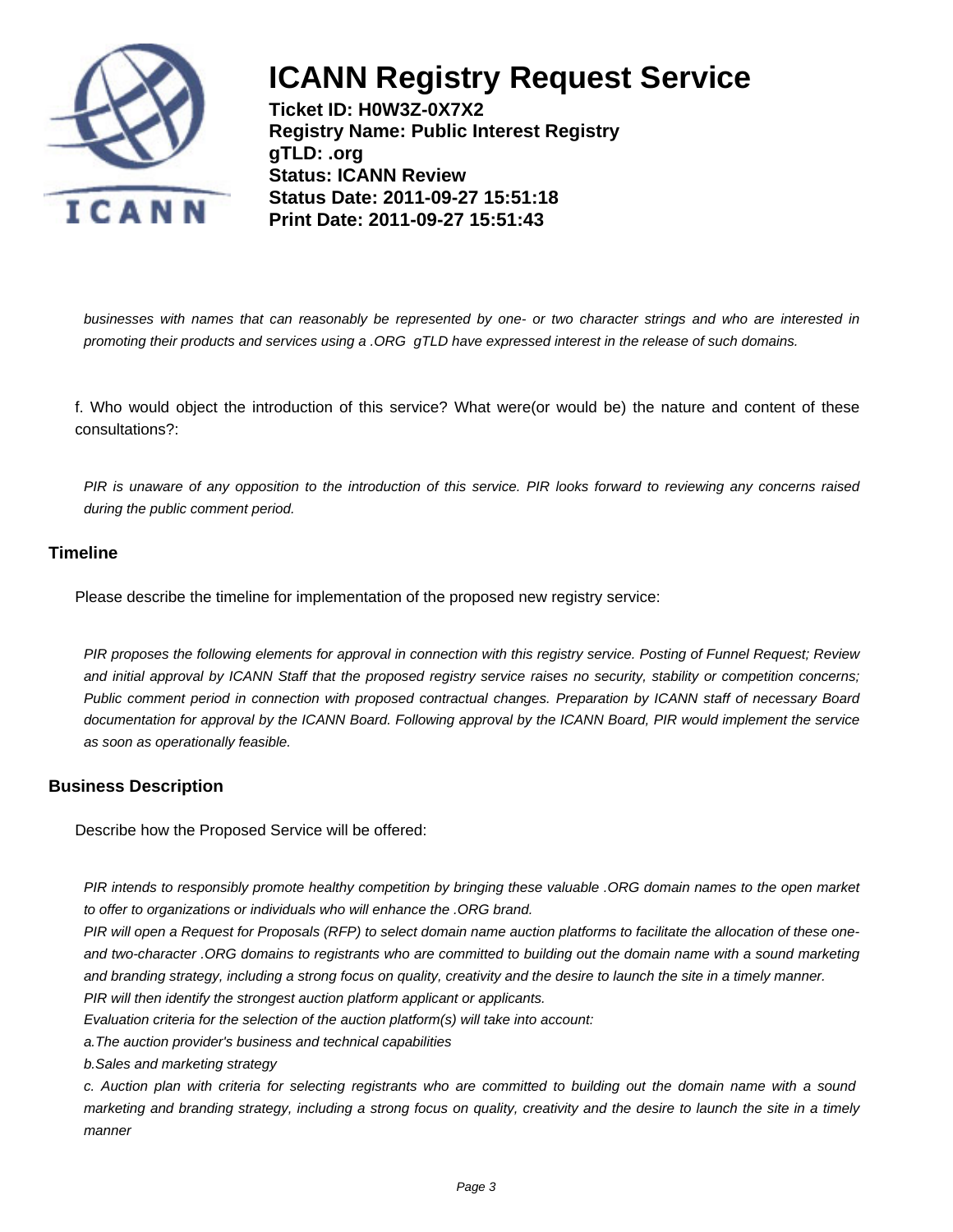

**Ticket ID: H0W3Z-0X7X2 Registry Name: Public Interest Registry gTLD: .org Status: ICANN Review Status Date: 2011-09-27 15:51:18 Print Date: 2011-09-27 15:51:43**

d. The ability to handle trademark issues and disputes

e. Each applicants must be a .ORG accredited registrar to participate

Following the auctions, PIR plans to use the auction proceeds to reinvest in the .ORG brand through marketing and discount programs.

Describe quality assurance plan or testing of Proposed Service:

PIR will conduct all necessary testing with any vendor or contractor to implement the Phase 2 auction.

Please list any relevant RFCs or White Papers on the proposed service and explain how those papers are relevant.:

Not Applicable

### **Contractual Provisions**

List the relevant contractual provisions impacted by the Proposed Service:

.ORG Registry Agreement (dated December 8, 2006): Sections 7.2(a) and 7.3(a) Appendix 6, Section B Appendix 7

What effect, if any, will the Proposed Service have on the reporting of data to ICANN:

None

What effect, if any, will the Proposed Service have on the Whois?:

None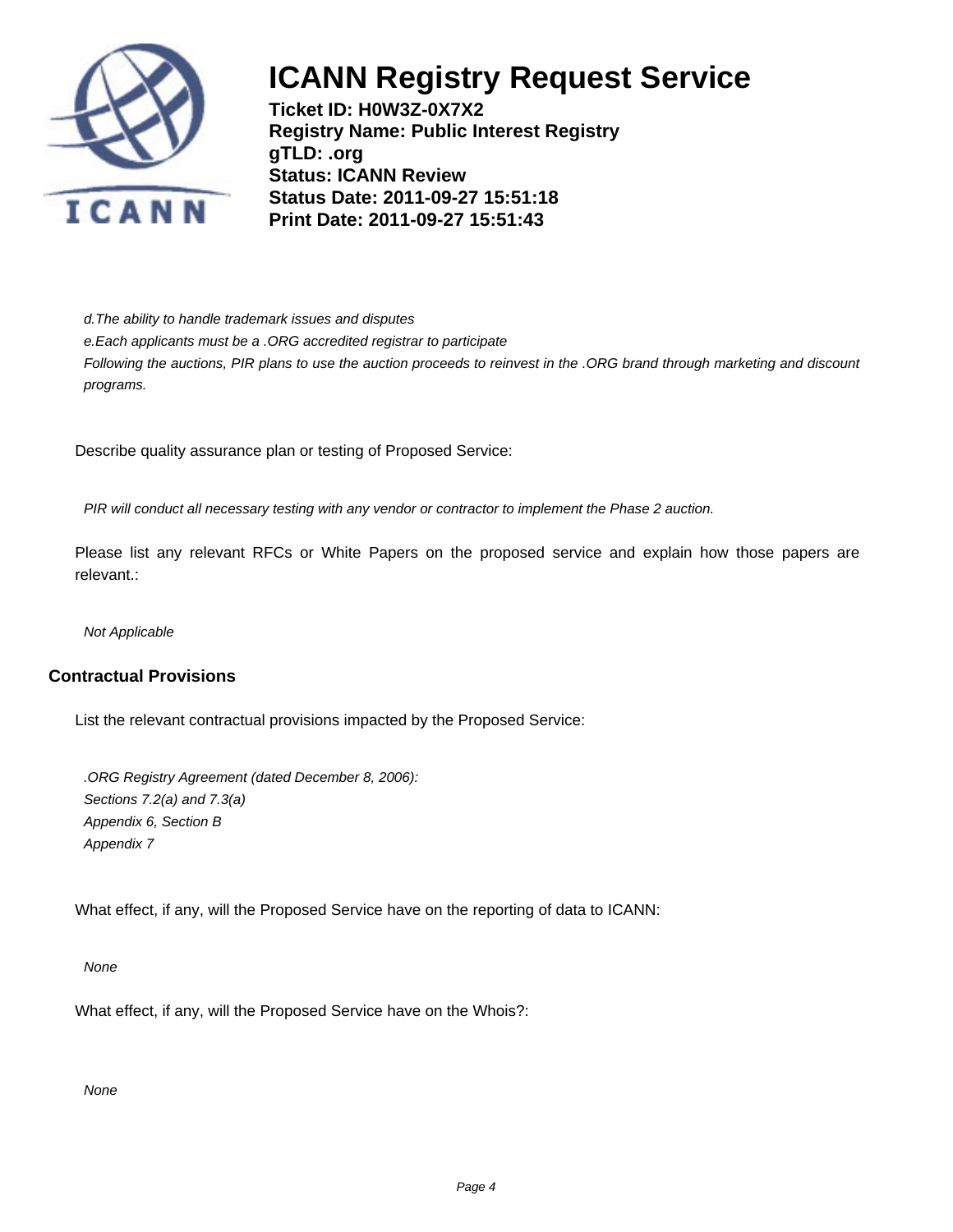

**Ticket ID: H0W3Z-0X7X2 Registry Name: Public Interest Registry gTLD: .org Status: ICANN Review Status Date: 2011-09-27 15:51:18 Print Date: 2011-09-27 15:51:43**

### **Contract Amendments**

Please describe or provide the necessary contractual amendments for the proposed service:

Appendix 6

[Old Text]

B. Additional Second-Level Reservations. In addition, the following names shall be reserved at the second level:

\* All single-character labels.

\* All two-character labels shall be initially reserved.

#### [New Text]

B. Additional Second-Level Reservations. In addition, the following names shall be reserved at the second level:

o All single and two-character labels that were previously reserved by the Registry in the Registry Agreement may be allocated through ICANN-accredited registrars, based upon implementation of a phased allocation program as further set forth in Appendix 7.

Appendix 7 - New Section 7. Miscellaneous and Additional Services.

[New Text] .ORG Single and Two Character Phased Allocation Program ("Phased Allocation Program"). The domain names included within the scope of the Phased Allocation Program shall be limited to single and two-character .ORG domain names. Registry Operator reserves the right to allocate less than all of the previously reserved single and two-character .ORG domain names.

Pursuant to the Phased Allocation Program, Registry Operator shall allocate the domain names through an auction process to buyers who commit to building out the domain with a sound marketing and branding strategy to include but not limited to a strong focus on quality, creativity, and the ability to launch the initiative in a timely manner.

The domain names allocated via the Phased Allocation Program are an exception to the Maximum Service Fee described in Section 7.3(a) of the .ORG Registry Agreement. Revenue derived from the Phased Allocation Program will be considered in the calculation of the average annual price of registrations for purposes of Section 7.2(a).

### **Benefits of Service**

Describe the benefits of the Proposed Service: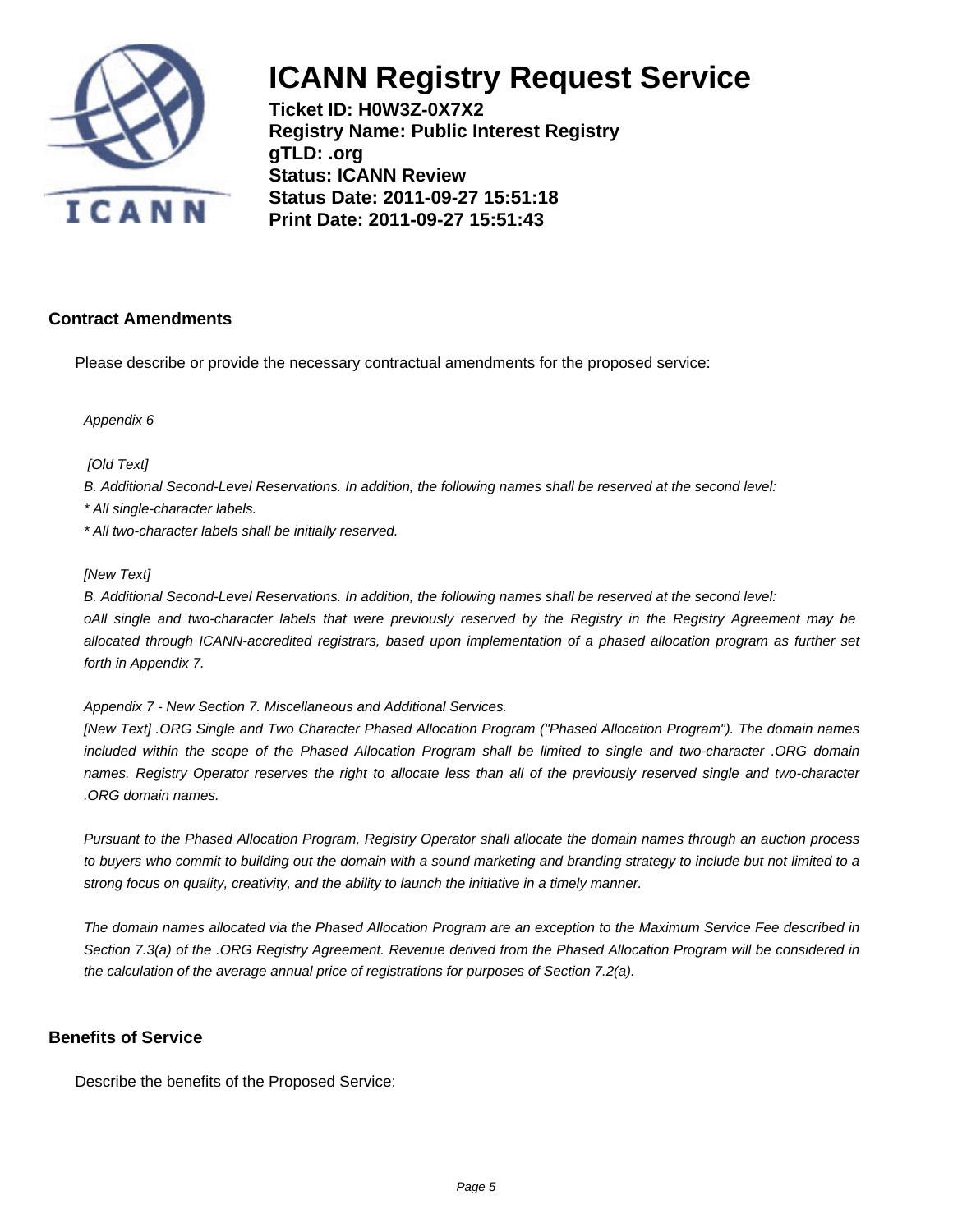

**Ticket ID: H0W3Z-0X7X2 Registry Name: Public Interest Registry gTLD: .org Status: ICANN Review Status Date: 2011-09-27 15:51:18 Print Date: 2011-09-27 15:51:43**

PIR believes that the proposed service offers the following benefits:

- 1. Increased usage, marketing, promotion and awareness of the .ORG gTLD
- 2. Increased choice for registrants
- 3. Enhanced competition among gTLD registry operators
- 4. Increased revenue and marketing resources

### **Competition**

Do you believe your proposed new Registry Service would have any positive or negative effects on competition? If so, please explain.:

PIR believes that the proposed service will help address the current competitive imbalance in the gTLD marketplace by making a more complete set of domain names available to the market.

How would you define the markets in which your proposed Registry Service would compete?:

.ORG competes with other gTLD and ccTLD registries. This service in particular would compete against other registries that are currently allocating one- and two-character domain names.

.ORG competes in the gTLD marketplace and will benefit from having the ability to leverage the legitimate interests of potential registrants to help build greater awareness of the .ORG brand.

What companies/entities provide services or products that are similar in substance or effect to your proposed Registry Service?:

The following existing gTLD registry operators currently offer or have applied to offer one- and two-character second level domain registrations: Afilias Limited (.INFO) NeuStar, Inc. (.BIZ) Tralliance (.TRAVEL) RegistryPro, Ltd. (.PRO) DotCooperation, LLC (.COOP) EmployMedia, LLC (.JOBS) mTLD, Ltd (.MOBI) VeriSign, Inc. (.COM/.NET)

In view of your status as a registry operator, would the introduction of your proposed Registry Service potentially impair the ability of other companies/entities that provide similar products or services to compete?: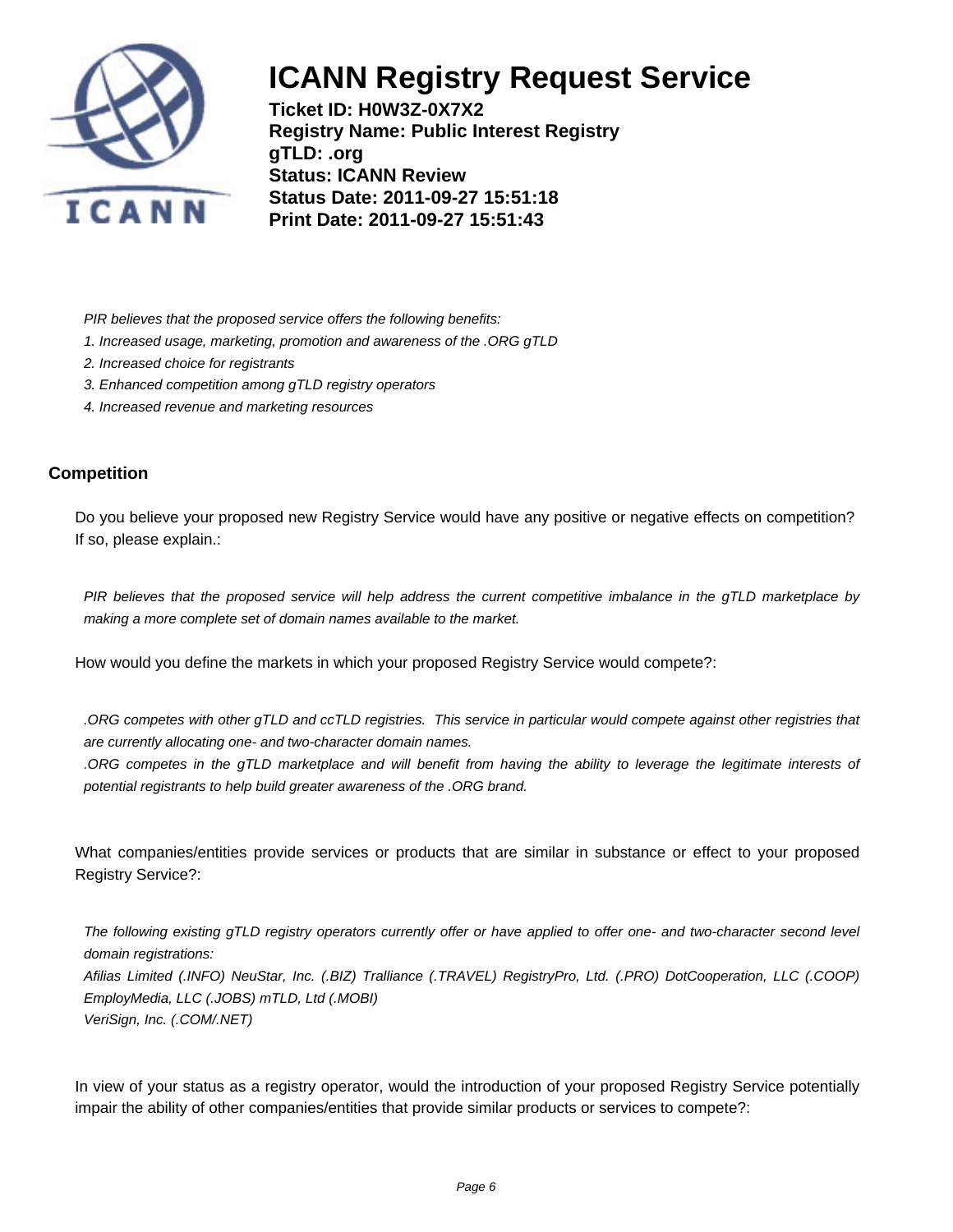

**Ticket ID: H0W3Z-0X7X2 Registry Name: Public Interest Registry gTLD: .org Status: ICANN Review Status Date: 2011-09-27 15:51:18 Print Date: 2011-09-27 15:51:43**

No

Do you propose to work with a vendor or contractor to provide the proposed Registry Service? If so, what is the name of the vendor/contractor, and describe the nature of the services the vendor/contractor would provide.:

PIR will work with a vendor or contractor to implement the auction portion of our proposal. We have not yet finalized the choice of the vendor/contractor(s) and the selection will occur through a RFP process.

Have you communicated with any of the entities whose products or services might be affected by the introduction of your proposed Registry Service? If so, please describe the communications.:

PIR is unaware of any entities whose products or services might be affected by the introduction of our service.

Do you have any documents that address the possible effects on competition of your proposed Registry Service? If so, please submit them with your application. (ICANN will keep the documents confidential).:

Once approved PIR proposed service will help enhance choice and competition in the TLD marketplace through the offer of alternative one- and two-character domain registrations in .ORG.

### **Security and Stability**

Does the proposed service alter the storage and input of Registry Data?:

No. PIR anticipates no change in the storage and/or input of Registry Data

Please explain how the proposed service will affect the throughput, response time, consistency or coherence of reponses to Internet servers or end systems:

PIR anticipates no adverse impact on the throughput, response time and consistency of coherence of responses to Internet servers or end systems.

Have technical concerns been raised about the proposed service, and if so, how do you intend to address those concerns?: